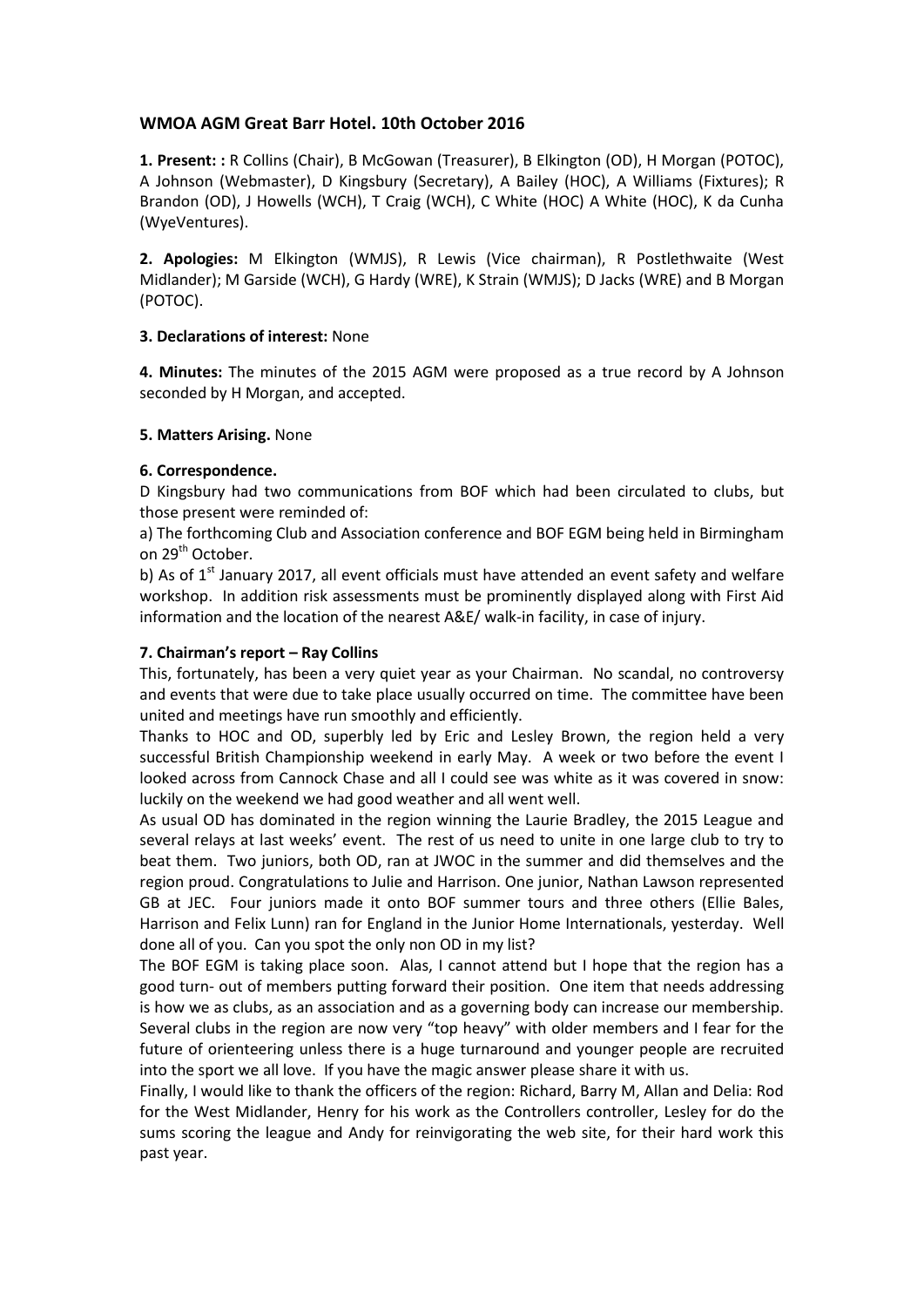#### **8. Treasurers Report – Barry McGowan**

B McGowan presented the Income and Expenditure Account. The closing balance for the year was £1262. There had been a loss of £726 over the year, relative to the budgeted break-even position. The main reason was that income from BOC 2016 had been less than budgeted and the income from levy was slightly lower than had been predicted.

Expenditure on the juniors had been as planned with the £1k standard allowance and a further £550 in donations to individuals to support their selections and training camps.

Income for 2016/2017 is predicted to be higher as it is a SINS year. In addition there is a proposal to increase the WMOA event levy to generate more income starting from January 2017. Expenditure was predicted to remain the same. Overall B McGowan anticipated a surplus of £700.

He expressed his reservations about JK2018 which, by his evaluation, could cost in the order of £100k, with a worst case scenario of a £30k loss for a late event cancellation. He would like to have seen a partnership agreement with BOF and was dissatisfied with the requirement for the BOF super levy to be paid regardless of whether the event made a profit or loss. He cited the risk to senior event officials and WMOA as the reasons for his stepping down from the role of treasurer.

A Johnson queried whether or not WMOA and event officials might be personally liable in a worst case scenario. B McGowan stated that BOF were offering a £10k loan although he would not be keen to take this on.

B McGowan explained that the motion for debate in relation to the proposed levy increase differed from the motion that had been circulated. This was because he had carried out further analysis and was seeking to keep levies on small events to a minimum.

#### Proposal:

As of January  $1^{st}$  2017 the WMOA levies for  $all$  events would be as follows: Juniors free First 20 seniors are free Next 80 people are 50p per head All additional competitors are £1 per head

M White asked what impact the motion would have on income. B McGowan explained that this would yield £2200 as per the budget; the calculation were 'general rule of thumb'.

The Proposal circulated with the agenda prior to the meeting was defeated. The new motion, as above, was formally put to the meeting and accepted by a majority, with zero against.

## **9. Fixtures – Allan Williams**

A Williams reported that a wet early part of the year had caused disruption to events including the relays hosted by WCH. A good set of league events had been put on by the clubs, with more to come. There had also been a full set of urban events, with one event from each club.

A National Scheduling event was planned for the forthcoming weekend. A Williams encouraged WMOA clubs to put on events that would be suitable for the UK orienteering league. This usually required twinned events on the Saturday and Sunday. OD had a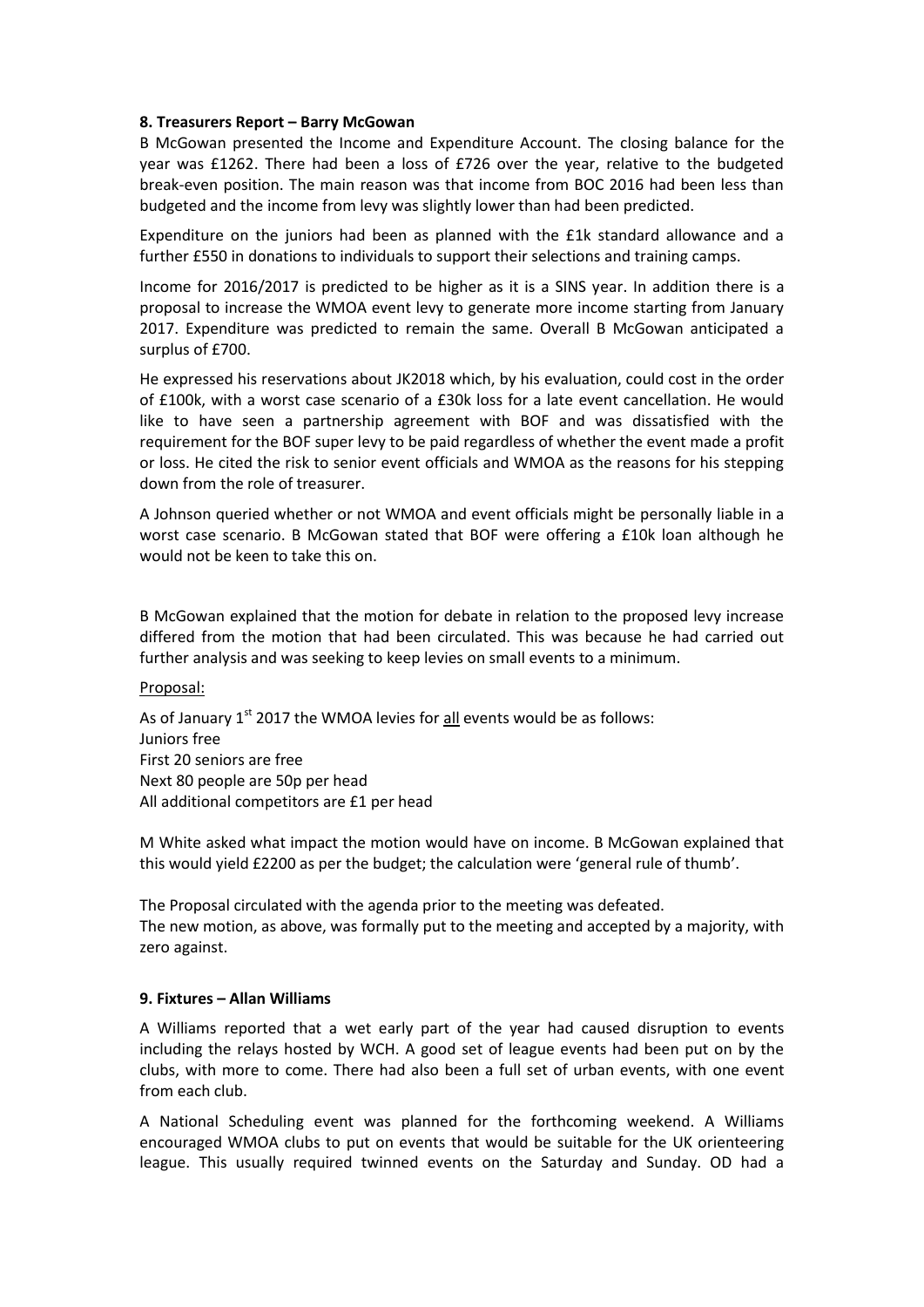weekend of events included in this league for 2017. Clubs will need to plan some way in advance for this.

# **10. West Midlands Junior Squad – Mel Elkington & Kirsten Strain; presented by T Craig.** AGM REPORT September 2015-August 2016

Junior Inter-Regionals took place in the West Midlands . The parents of the squad supplied a lot of the help on the day with Walton Chasers and Droobers supplied officials and planners.

Both Iain Embrey and Kirsten attended the Junior Regional Orienteering Squads AGM on behalf of the West Midlands Junior Squad in York in November 2015.

The annual trip to Hawkshead took place with only Ellie Bales, Iain Embrey and Kirsten attending. This was yet again an outstanding weekend of training at TD5. Ellie benefited hugely from the personal training.

The squad currently has three members that are part of the GB Talent Squad – Julie Emmerson, Harrison McCartney and Nathan Lawson. All three have been selected for various GB & England teams over the year.

Further down the squad four were selected for Lagganlia – Oliver Flippance, Felix Lunn, Oliver Lunn, Alex Mitchell. During the year Oliver Lunn and Alex Mitchell made their debut running for England at Interland.

The squad has trained on several occasions with other squads which has worked well during the year and enabled them to train on different types of terrain.

Tracy Craig has kindly taken on the fundraising and Kimberley Lunn the squad kit.

| <b>Position</b>  | <b>Nomination</b>    | Proposed           | Seconded           |
|------------------|----------------------|--------------------|--------------------|
| Chair            | <b>Ray Collins</b>   | R Brandon          | <b>B</b> Elkington |
| Vice Chair       | <b>Richard Lewis</b> | A Johnson          | D Kingsbury        |
| Secretary        | Delia Kingsbury      | A Williams         | A Johnson          |
| <b>Treasurer</b> |                      |                    |                    |
| Magazine Editor  | Rod Postlethwaite    | <b>B</b> Elkington | A Johnson          |
| <b>Fixtures</b>  | Allan Williams       | H Morgan           | A Bailey           |

#### **11. Election of Officers**

The above were duly elected 'en bloc' .

The position of treasurer remains vacant  $-$  a volunteer is to be sought through the West Midlander.

B McGowan volunteered to maintain the books for a couple of months.

## **12. Discussion point : Age Classes for WMOA urban league. A Williams.**

A document was circulated illustrating the large increase in distance that under and over 16's encounter on urban courses. This would go from an under 16 having courses typically around 2-3 km, increasing to 7-8km for the men on the open course. This is really an issue of insurance rules not allowing youngsters to compete on roads and therefore confining them to short park courses, thus they are kept on artificially short courses relative to their capability. It was explained that if the region wished to have a youth class for M/W 18 & 20 this could be assigned to a shorter course e.g. M/W 40, which is one step from the open course.

There was no intention to change the age class boundaries, these will remain the same and thus compatible with other UK urban leagues.

This would still enable an urban event to be run with 5 or 6 courses on offer. Two short courses are needed, one for the M/W 12 which is usually a yellow standard; the other for the ultravets who want a short technical course.